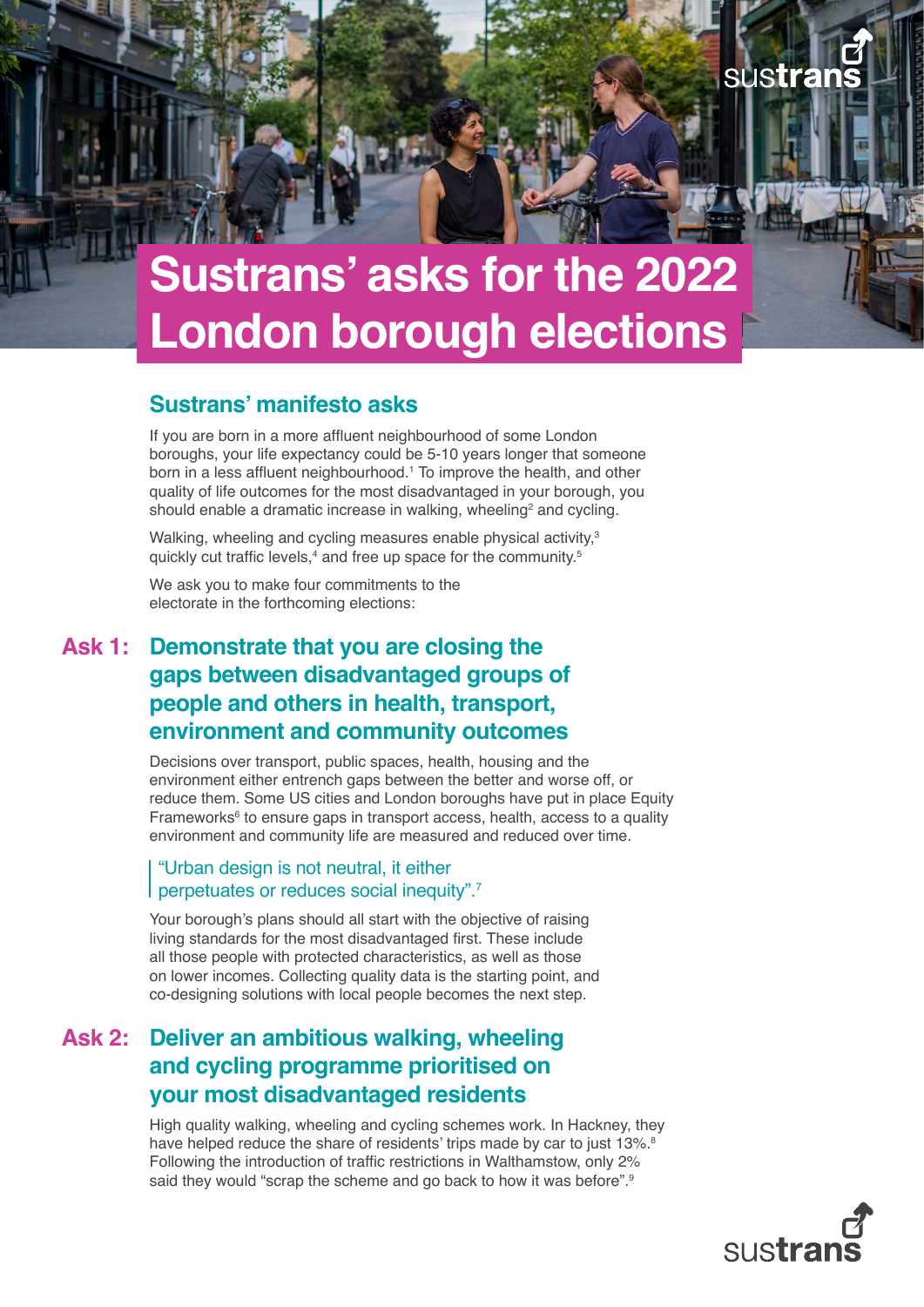<span id="page-1-0"></span>But the walking, wheeling and cycling revolution in London is not benefitting all Londoners equally. For example, people that cycle in London are more likely to be from more advantaged backgrounds.<sup>[10](#page-2-0)</sup>

You should, as a minimum, double the length of separated cycleways, filtered streets, and school streets, prioritised on the areas of most need – areas of the highest road danger, the worst health outcomes, and fewest transport options.

To ensure uptake of cycling is broader than it has been to date among the population, you should empower people with the skills, confidence, equipment and information they need to walk, wheel and cycle. Spend 20-30% of your overall walking, wheeling and cycling budget on such measures, and prioritise disadvantaged communities with these projects.

## **Ask 3: Remove the discriminatory access barriers which prevent people accessing traffic-free walking, wheeling and cycling routes**

Millions of Londoners lack good access to high quality green space, often in more disadvantaged neighbourhoods. Fewer children in London regularly visit a park or green space than in any other part of England.[11](#page-2-0) This isn't just due to lack of green space – it is also due to green spaces being inaccessible. Access barriers – often installed to prevent people on mopeds entering the space – have the unintended impact of making public spaces inaccessible for many people using wheelchairs, buggies, mobility scooters and some cycles.



*Example of a restrictive access barrier in London*

#### "It's heartbreaking to be stopped by a physical barrier when as a disabled person, I've had to overcome so many in life already".[12](#page-2-0)

London has many inspiring parks, rivers and green walking and cycling routes, such as the Thames path and National Cycle Network. But these are in need of upgrading, improving and expanding. The quickest and cheapest way to do this in your borough is to remove all access barriers to ensure they are accessible for everyone.